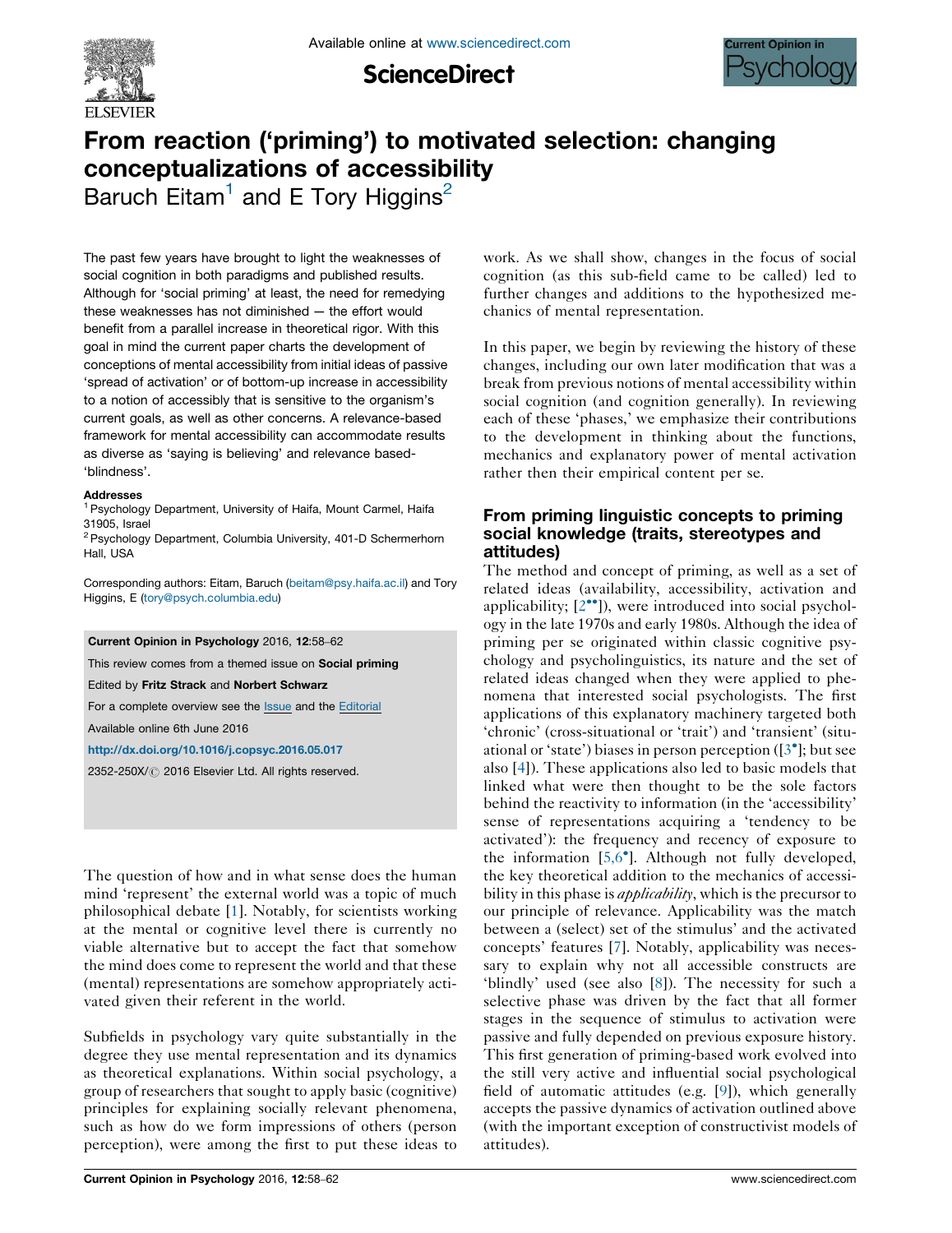## From primed social knowledge to primed behavior

The second generation of accessibility theorizing and empirical work focused on the activation of complex behavior by environmental cues. The theory is that after sufficient repetition the representation of behavior becomes associated with the representations that are consistently simultaneously activated ('what fires together wires together'). Differing from both classic and modern theories [\[10](#page-4-0)–12], the idea here is that any perceptual cue, either relevant or irrelevant to the original intention of the action, acquires the potential to activate the behavior. Thus, being exposed to words related to old age may activate the behavior of walking slowly even in the absence of older people in the current environment [\[13](#page-4-0)<sup>°</sup>] or being exposed to a cue related to a library may activate the behavior of speaking quietly even when not in a library [\[14](#page-4-0)]. Please note that we focus here on the changing understanding of accessibility that the above hypotheses reflect, which is a separate issue from their empirical verification. The study by Bargh et al.  $[13<sup>*</sup>]$  $[13<sup>*</sup>]$ , for example, has repeatedly failed to replicate directly (but see the study by [[15\]](#page-4-0) mentioned below).

#### From primed behavior to primed action

The third generation of theorizing and investigating accessibility dynamics shifted focus from 'automatic' activation of isolated and seemingly purposeless and discrete behaviors to temporally extended and phenomenally flexible actions that were deemed to be directed by unconscious goals. Beyond the additional mental machinery that was added to theories supporting these ideas, the key novel idea was that goals are themselves mental representations that are subject to (more or less) the same principles as other mental representations. Specifically, the idea was that a goal, being a mental representation, is also activated by external cues (e.g. features of an environment or situation [\[16](#page-4-0)<sup>°</sup>]; or people [\[17\]](#page-4-0)). Activation did not depend on the involvement of the conscious perceiver and in this sense was 'automatic' or 'unconscious'.

Here things get a bit more complicated because the functions of the goal representation were hypothesized to be similar to theorized functions of conscious goals. To meet this end, activated goals were assigned the following functions: the assignment of value to goal relevant stimuli [\[18](#page-4-0)]; the allocation of effort in a goal relevant manner [\[19](#page-4-0)]; and the monitoring of progress toward the goal (e.g. 'shutting off' their own activation when the goal was met) [\[20](#page-4-0)]. One prominent theory that attempted to accommodate most of the above functions is the theory of goal systems [[21\]](#page-4-0) which assigns goals their unique controlling status by placing them at the top (or beginning) of a spread of activation hierarchy and also enabling the spread of affect 'on' the connections between the representations of the goals (and their means).

## From reaction ('priming') to active selection

About six years ago, we outlined a framework that we called 'ROAR' for Relevance of Accessible Representa-tions [\[22](#page-4-0)<sup>\*\*</sup>[,23\]](#page-4-0). The main purpose of ROAR was to offer a framework linking the representation of semantic knowledge with that of motivation. A secondary aim was to integrate as many 'accessibility-dependent' effects as possible from diverse fields (psycholinguistics; social cognition; cognitive psychology) within a coherent mechanistic framework. The proposed solution was rather simple: knowledge becomes accessible, which we defined as being 'functionally available' to cognitive processes, to the degree that it is *motivationally relevant*. Building on Higgins' [\[24](#page-4-0)] parsing of motivation we also offered three possible sources of motivational relevance; namely, the mind's concern with 'truth' (what is real), 'control' (what I can make happen), and 'value' or 'outcome' (what is desired/ undesired).

A first application of this framework was to the striking change in recall that is induced by people tailoring their message on some topic to create a 'shared reality' with the feelings or beliefs of their audience about the topic (for the analysis of other memory effects within the ROAR framework, see [\[25](#page-4-0)]). The 'saying-is-believing' phenomenon was discovered by Higgins and Rholes in 1978 and has been recently systematically studied by Higgins, Echterhoff and their colleagues (e.g. [\[26\]](#page-4-0)). It is not surprising that participants will create a 'shared reality' with their audience on some topic, such as a target person, by tuning their message toward the audience'sfeelings or beliefs about the target given that a key pillar of being an effective human communicator is to take the audience into account [\[27\]](#page-4-0).

What is more surprising, and is certainly significant, is that when the message tuning occurs as a consequence of a shared reality goal — but not when it occurs as a result of other goals (e.g. to make the audience like you) — the message is treated as the actual truth about the target and communicators' recall of the target's behavior is distorted to be consistent with the tuned, that is, biased, message rather than the original information. For example, if the evaluative tone of the message was tuned toward the attitude of the audience toward the target, then communicators reconstruct the *original* information about the target to be evaluatively consistent with the evaluatively biased message.

Note that this effect was shown not to be a simple case of source forgetting, elaboration or partial forgetting of information [[28\]](#page-4-0). As mentioned above, this 'saying-is-believing' effect occurs only when participants' tune their message toward the audience in order to create a shared reality with the audience. It does not occur when participants merely tune to be polite or ingratiate their audience [[29\]](#page-4-0), despite the degree of audience tuning being at least as great in these cases. Another unique feature of this phenomenon is that it has been shown to be sensitive to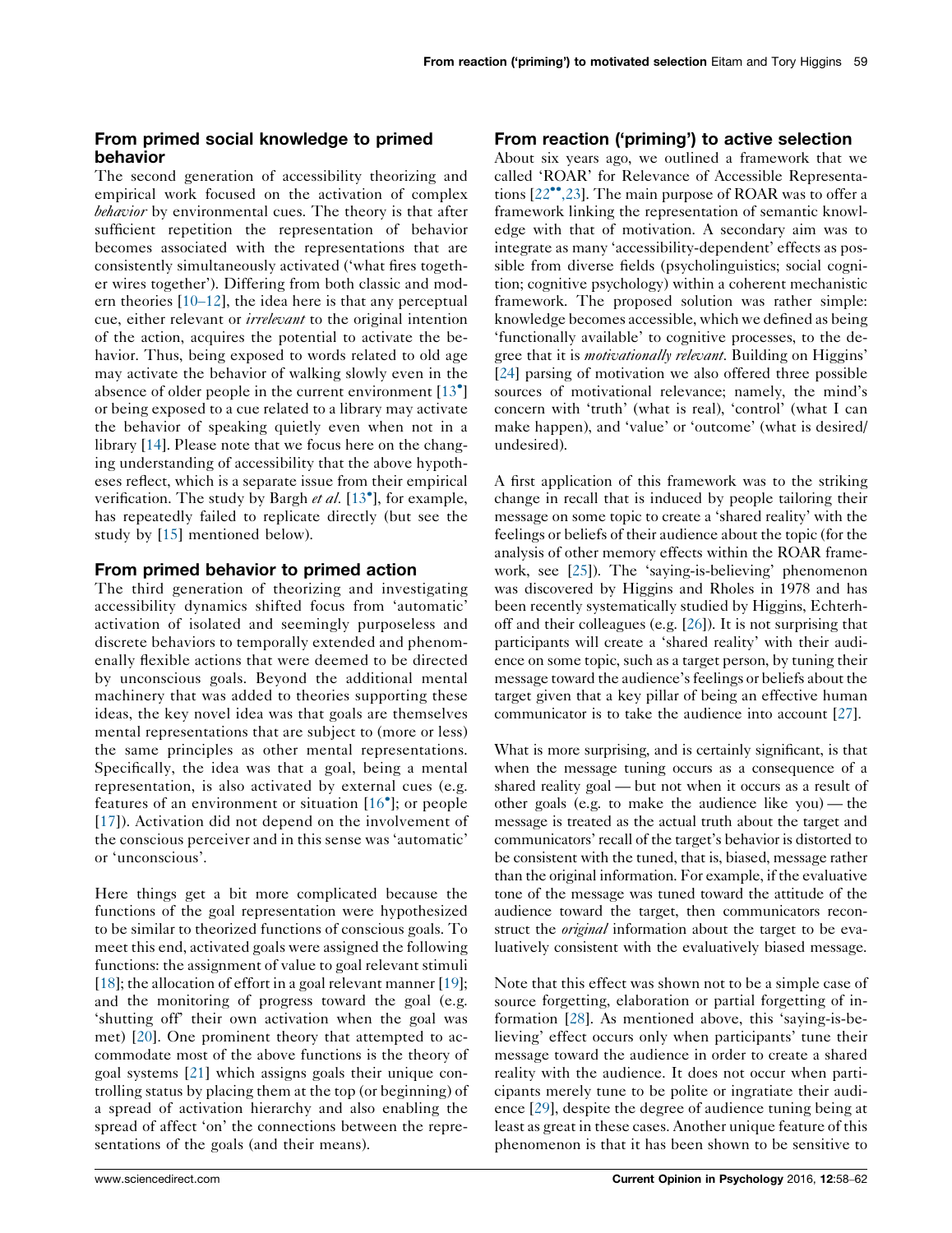epistemically relevant factors: the shared reality-memory bias is greater when participants' confidence in their own ability to make accurate judgments of others is weak versus strong  $[30^{\circ}]$  $[30^{\circ}]$ , and, key to our current concerns, the biased memory effect disappears when participants are notified just before recall that their reality was not in fact shared by the audience [[31\]](#page-4-0).

Let us elaborate a bit further on this latter effect. When participants follow the exact same procedure of tuning their message about the target to the audience but, before they are asked to recall the original information about the target, they are told that the audience was not able to identify whom they were talking about on the basis of their message, that is, there was a failure to create a shared reality, then there is no memory bias. Note that this is true even though the conditions for encoding, retention and elaboration were not affected in anyway because this information processing occurred before this new feedback information was given. This effect is consistent with the ROAR framework because the later feedback about a failure to create shared reality can still reduce the truth relevance of the message, thereby reducing its accessibility and thus its impact on recall (see also [\[32](#page-4-0)]).

The ROAR framework has recently generated another, very different, line of research — dissociating between 'knowing' and (consciously) 'experiencing' [\[33\]](#page-4-0). As ROAR places the locus of selection on activation of semantic knowledge as a function of motivational relevance, it is tempting to test how far can this idea be pushed. While some hypothesized selection processes in cognitive science and neuroscience are consistent with the claim the selection is based on 'top-down' modulation of semantic associative areas[[34](#page-4-0)], others emphasize selection on the basis of largely spatial (e.g. 'object'; [\[35](#page-4-0)]) or perceptual features (e.g. 'color' or 'shape'; [\[36](#page-4-0)]). Consistent with the ROAR prediction, a series of experiments [\[37\]](#page-4-0) showed that merely instructing people that one of two locations is task relevant (e.g. the outer of two differently colored concentric circles) led to 'blindness' to the information appearing in the second location (task irrelevant location). For example, up to 25% percent of the participants could not report the color of the (irrelevant) inner circle that was presented for 500 ms without any masking (see Figure 1). Given that ROAR stipulates that the effect of relevance is on the activation of knowledge, we hypothesized that people were not 'phenomenally blind' to the irrelevant percept but rather, could not report what it was because, given that is was not

#### Figure 1



A trial from Experiment 1 in Eitam et al. [[36\]](#page-4-0). A first demonstration of 'irrelevance induced blindness' up to 25% of the participants could not report the color of the single irrelevant concentric circle they had just seen for 500 ms.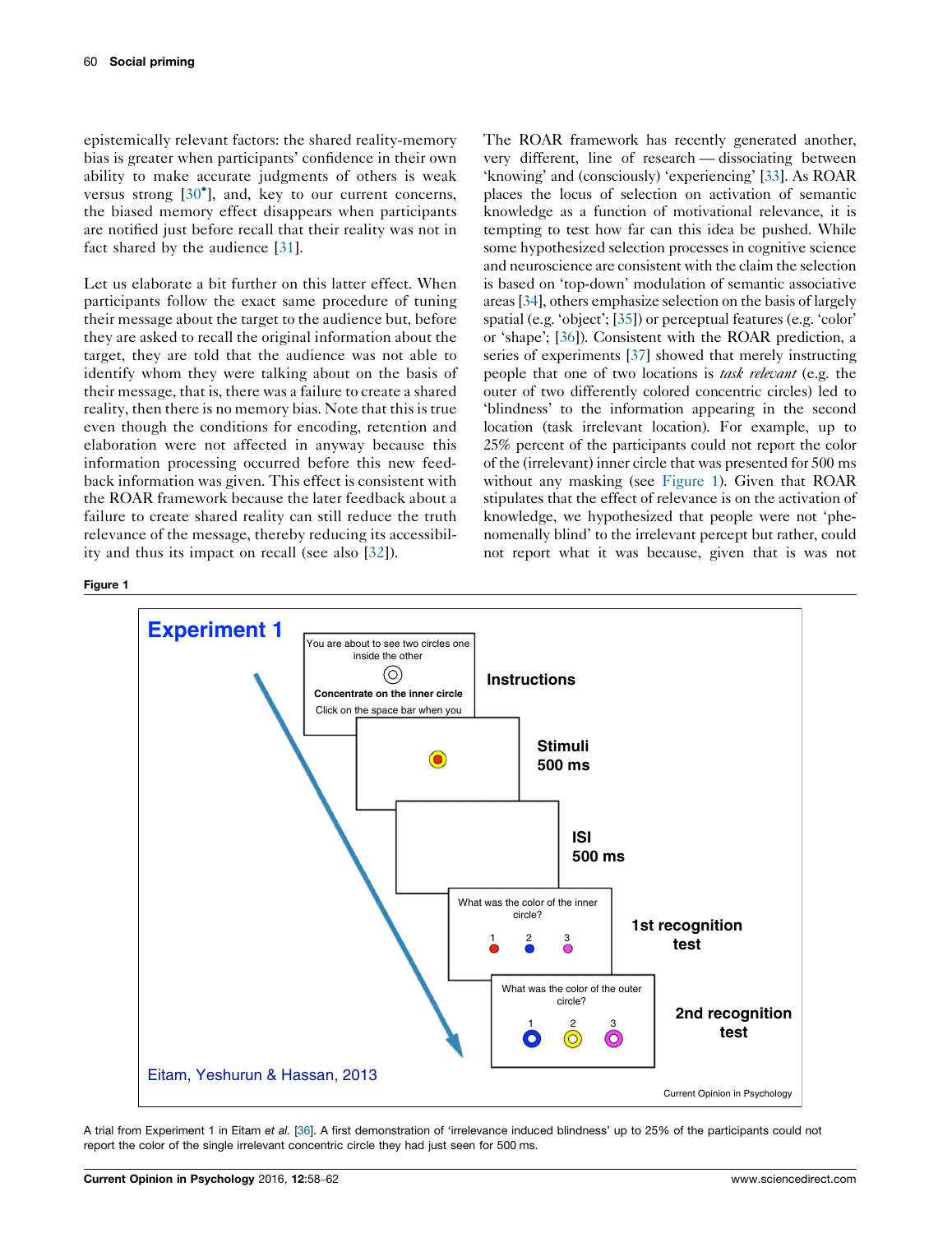



A trial from Experiment 1 in Eitam et al. [[31\]](#page-4-0). A case of 'seeing without knowing' — although participants' performance on the (relevant) categorization of the Kanizsa rectangle was near perfect they were significantly worse on naming the (irrelevant) color of the rectangle's inducers.

relevant, it failed to activate the corresponding knowledge (i.e. become accessible). This prediction was confirmed in a study in which participants that were ostensibly 'blind' (in the sense of non-accessibility) to the inducers of a Kantiza illusion (see Figure 2) nonetheless displayed the illusion by 'successfully' judging the orientation of the (relevant) illusory shape [[33](#page-4-0)]. Importantly, this extension of ROAR supplies some grounding to claims that the phenomenal experience is in fact spared from relevance-based selection (cf. 'phenomenal overflow'; [[38](#page-4-0)]) in the sense that people cannot report the irrelevant stimuli that impact the phenomenal experience.

The above examples show that even a crude mechanistic model of mental accessibly that interacts with the motivational relevance of stimuli (from truth, control, or value motivation) can be a promising framework for both predicting and explaining social-cognitive phenomena, as well as cognitive phenomena more generally. As such, the theoretical understanding of accessibility should be distinguished from various 'priming' mechanisms that may or may not reflect the dynamics of mental activation as proposed by ROAR.

Finally, understanding the relation between motivational relevance and the activation of mental content may explain some variability in the results of different studies using similar priming and\or measurement of 'accessibility' (e.g. using lexical decision tasks). For example, although we mentioned above that Bargh and colleagues' classic study whose findings supported the hypothesis that behavior is directly activated by priming-related concepts failed to replicate, [[15\]](#page-4-0) did show that the behavioral outcome of priming (including the behavior observed by Bargh et al.) differed as a function of the perceivers' attitude toward the primed category. Granting the statistical noise inherent in testing such small effects (not to speak of their modulation), this may be an example in which taking into account not only the 'sign' of an attitude (is it positive or negative) and its behavioral implications, but also its current relevance (intensity of attitude toward that target category) could determine the strength (or the existence) of a priming effect.

### Conflict of interest statement

Nothing declared.